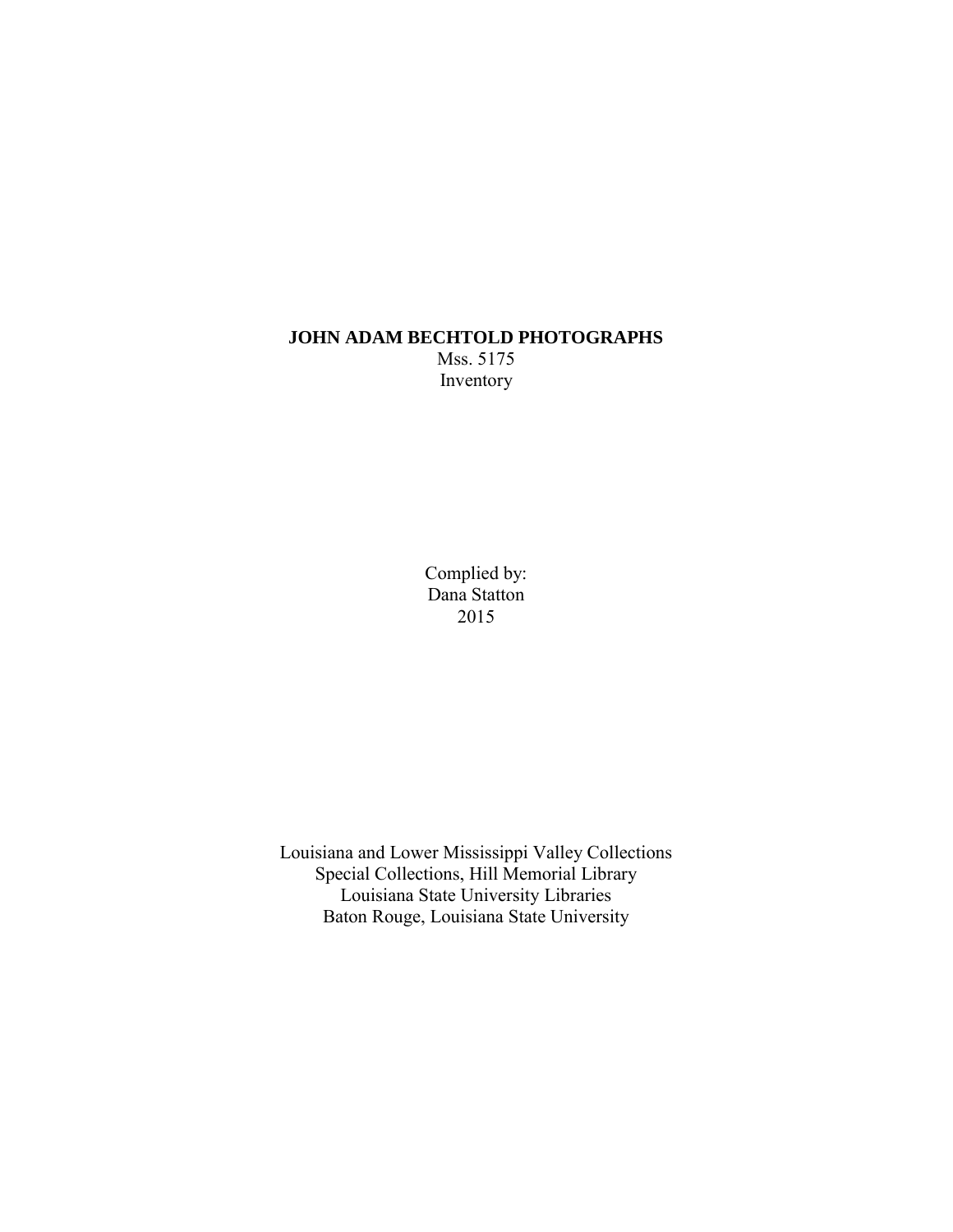## **CONTENTS OF INVENTORY**

**Use of manuscript materials.** If you wish to examine items in the manuscript group, please fill out a call slip specifying the materials you wish to see. Consult the Container List for location information needed on the call slip.

**Photocopying.** Should you wish to request photocopies, please consult a staff member. Do not remove items to be photocopied. The existing order and arrangement of unbound materials must be maintained. Reproductions must be made from surrogates (microfilm, digital scan, photocopy of original held by LSU Libraries), when available.

**Publication.** Readers assume full responsibility for compliance with laws regarding copyright, literary property rights, and libel.

**Permission to examine archival materials does not constitute permission to publish. Any publication of such materials beyond the limits of fair use requires specific prior written permission. Requests for permission to publish should be addressed in writing to the Head, Public Services, Special Collections, LSU Libraries, Baton Rouge, LA, 70803-3300. When permission to publish is granted, two copies of the publication will be requested for the LLMVC.** 

Proper acknowledgement of LLMVC materials must be made in any resulting writing or publications. The correct form of citation for this manuscript group is given on the summary page. Copies of scholarly publications based on research in the Louisiana and Lower Mississippi Valley Collections are welcomed.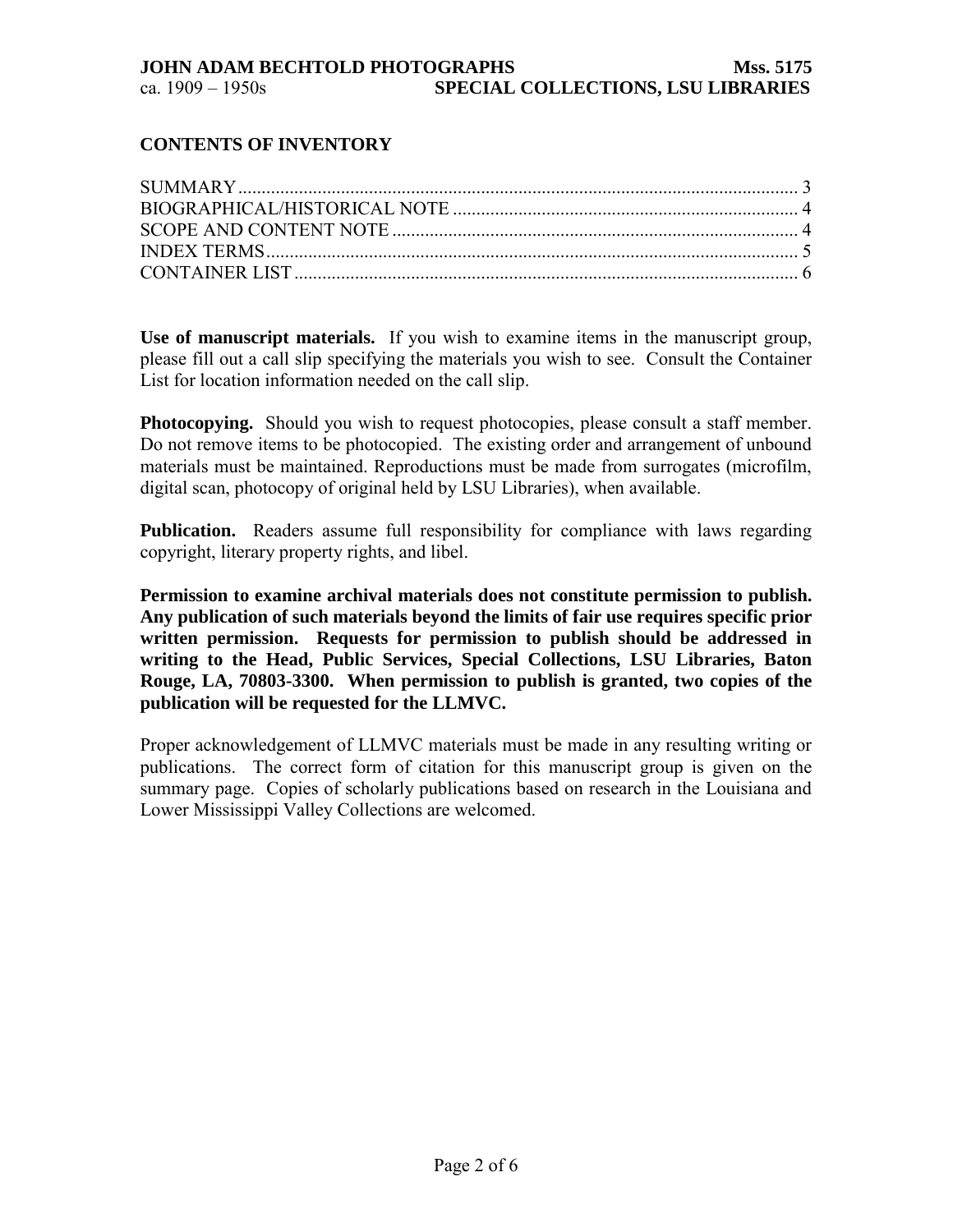# <span id="page-2-0"></span>**SUMMARY**

| Size.                             | 1 linear foot                                                                                                                                                                                                                                                                                                                                                                                            |  |  |
|-----------------------------------|----------------------------------------------------------------------------------------------------------------------------------------------------------------------------------------------------------------------------------------------------------------------------------------------------------------------------------------------------------------------------------------------------------|--|--|
| Geographic<br>locations.          | Baton Rouge, La.                                                                                                                                                                                                                                                                                                                                                                                         |  |  |
| <b>Inclusive dates.</b>           | ca. $1909 - 1950s$                                                                                                                                                                                                                                                                                                                                                                                       |  |  |
| <b>Bulk dates.</b>                | ca. $1909 - 1912$                                                                                                                                                                                                                                                                                                                                                                                        |  |  |
| Language.                         | English                                                                                                                                                                                                                                                                                                                                                                                                  |  |  |
| Summary.                          | John Adam Bechtold was an executive of the Standard Oil Company of<br>Louisiana and amateur photographer. He documented the establishment<br>of the company in Baton Rouge in two photograph albums and collected<br>approximately 135 loose photographs. Images include the early days of<br>Standard Oil of Louisiana's operation in Baton Rouge as well as scenes<br>of everyday life in Baton Rouge. |  |  |
| <b>Restrictions on</b><br>access. | None.                                                                                                                                                                                                                                                                                                                                                                                                    |  |  |
| <b>Related</b><br>collections.    | None.                                                                                                                                                                                                                                                                                                                                                                                                    |  |  |
| Copyright.                        | For those materials not in the public domain, copyright is retained by<br>the descendants of the creators in accordance with U.S. Copyright law.                                                                                                                                                                                                                                                         |  |  |
| <b>Citation.</b>                  | John Adam Bechtold Photographs, Mss. 5175, Louisiana and Lower<br>Mississippi Valley Collections, LSU Libraries, Baton Rouge, La.                                                                                                                                                                                                                                                                        |  |  |
| <b>Stack locations.</b>           | 10:43                                                                                                                                                                                                                                                                                                                                                                                                    |  |  |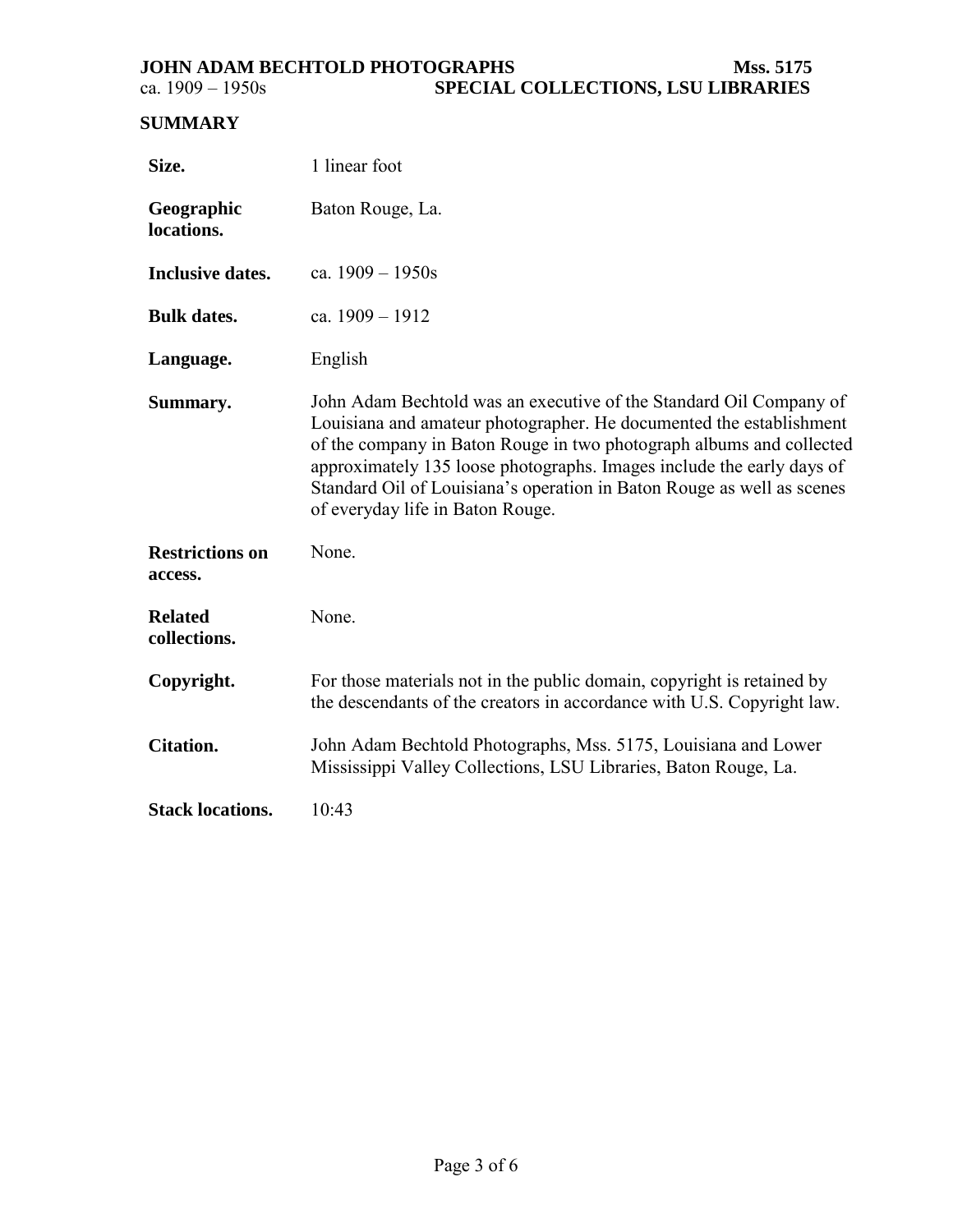### <span id="page-3-0"></span>**JOHN ADAM BECHTOLD PHOTOGRAPHS Mss. 5175** ca. 1909 – 1950s **SPECIAL COLLECTIONS, LSU LIBRARIES**

### **BIOGRAPHICAL/HISTORICAL NOTE**

In 1909 John Adam Bechtold, an executive of the Standard Oil Company of New Jersey, along with his wife Mary Adelaide Amey Bechtold and their daughter Anna, moved to Baton Rouge, Louisiana as part of a team to establish operations for the company now known as ExxonMobil. The Baton Rouge facility was chartered in April 1909 and started processing petroleum in November 1909. The company was referred to as 'Stanocola' until 1924. Bechtold was an amateur photographer who documented much of the building of the new plant, which was located on a site north of downtown Baton Rouge, as well as life in Baton Rouge. He became a member of Standard Oil of Louisiana's Board of Directors in 1911, and later served at the district manager of the company's New Orleans office.

## **SCOPE AND CONTENT NOTE**

This collection contains two photograph albums and approximately135 additional loose photographs. The images include executives, employees in work and more recreational settings, groups such as the company band and baseball teams, oil wells, and petroleum refinery. Photographs of damage from the September 1909 hurricane, Bechtold family and friends, and scenes of Baton Rouge showing parades, Louisiana State University, downtown buildings, and boats at anchor on the Mississippi River are also found. Bechtold both took and collected these photographs. It is most likely he took the photo prints and cyanotypes which were included in the photograph albums and collected the loose photographs.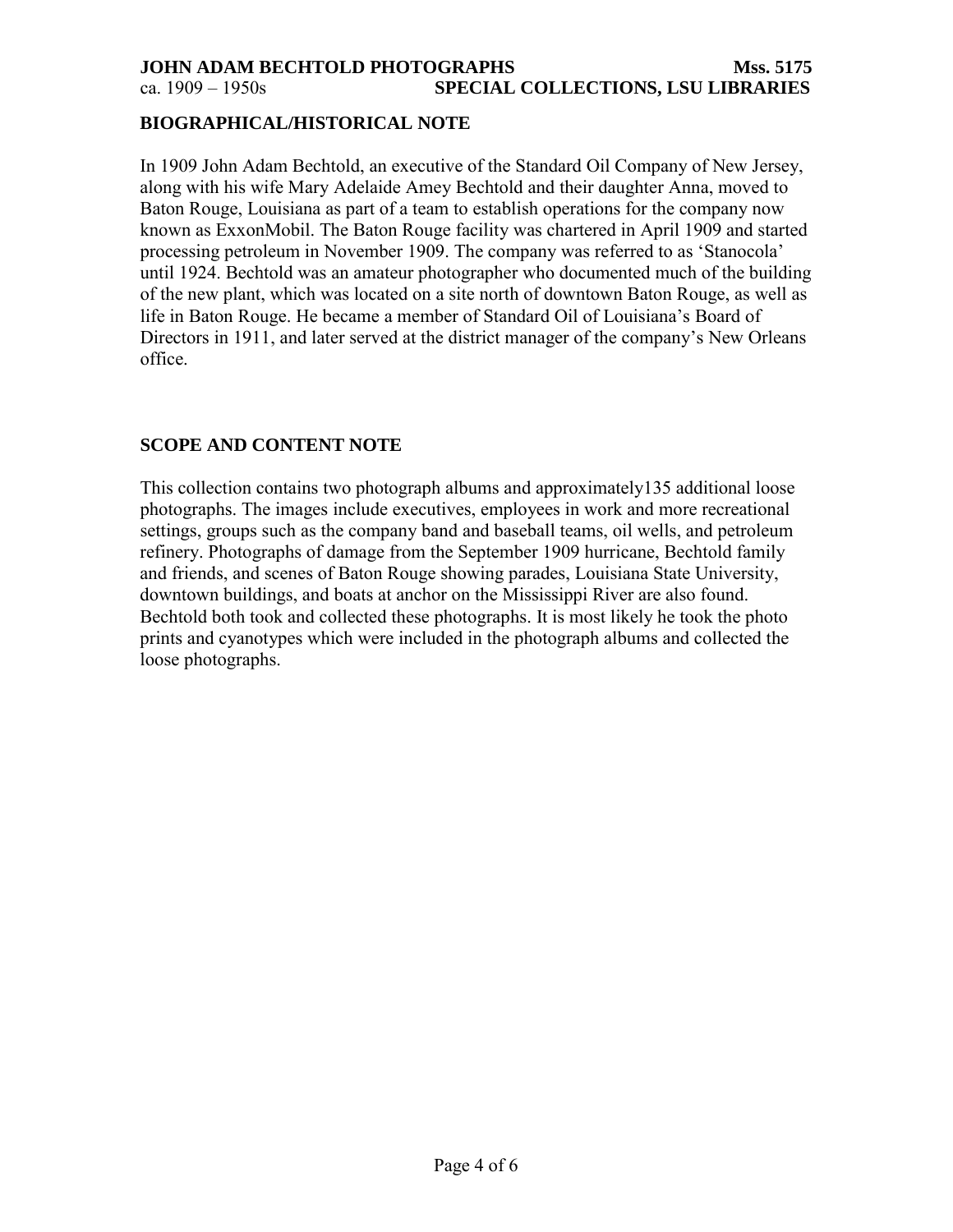#### <span id="page-4-0"></span>**INDEX TERMS**

**Baseball teams**--**Louisiana**--**Baton Rouge. Baton Rouge (La.) Boats and boatin**g--**Louisiana**--**Baton Rouge. Calisthenics. Cyanotypes (photographic prints) Louisiana State University and Agricultural and Mechanical College. Marching bands**--**Louisiana**--**Baton Rouge. Oil well drilling rigs**--**Louisiana**--**Baton Rouge. Parades**--**Louisiana**--**Baton Rouge. Petroleum refineries**--**Louisiana**--**Baton Rouge. Photograph albums. Photographs. Portraits**--**Louisiana**--**Baton Rouge. Standard Oil Company of New Jersey.**